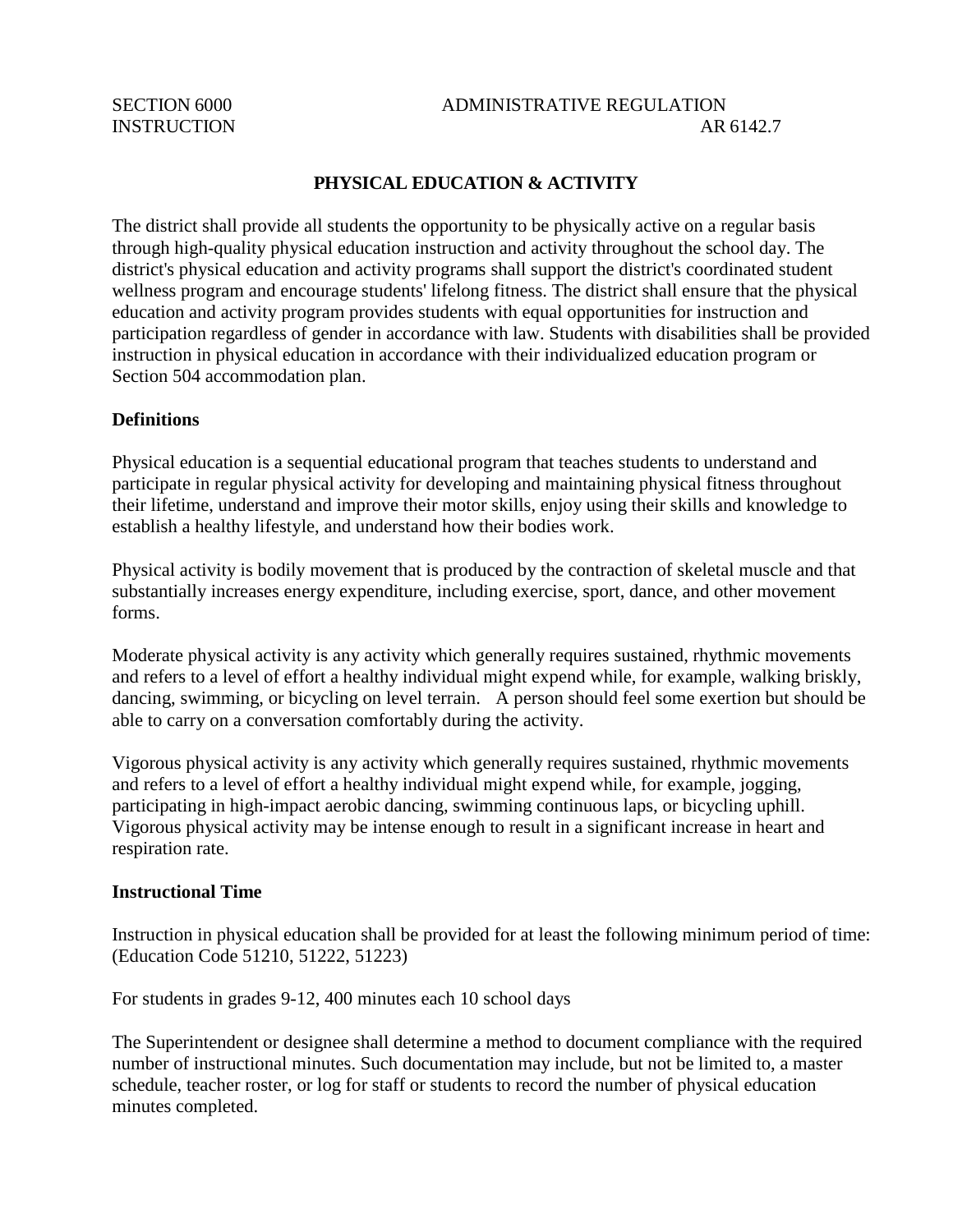Any complaint alleging noncompliance with the instructional minute requirement may be filed in accordance with the district's procedures in AR 1312.3 - Uniform Complaint Procedures. A complainant not satisfied with the district's decision may appeal the decision to the California Department of Education (CDE). If the district or the CDE finds merit in a complaint, the district shall provide a remedy to all affected students and parents/guardians. (Education Code 51210, 51223; 5 CCR 4600-4687) (cf. 1312.3 - Uniform Complaint Procedures)

## **Physical Fitness Testing**

During the annual assessment window between the months of February through May, students in grade 9 shall be administered the physical fitness test designated by the State Board of Education (FITNESSGRAM). (Education Code 60800; 5 CCR 1041)

(cf. 6162.5 - Student Assessment)

The Superintendent or designee may provide a make-up date for students who are unable to take the test based on absence or temporary physical restriction or limitations, such as students recovering from illness or injury. (5 CCR 1043)

On or before November 1 of each school year, the Superintendent may designate an employee to serve as the district's physical fitness test coordinator and so notify the test contractor. The test coordinator shall serve as the liaison between the district and California Department of Education for all matters related to the physical fitness test. His/her duties shall be those specified in 5 CCR 1043.4, including, but not limited to, overseeing the administration of the test and the collection and return of all test data to the test contractor. (5 CCR 1043.4)

Students shall be provided with their individual results after completing the FITNESSGRAM. The test results may be provided in writing or orally as the student completes the testing and shall be included in his/her cumulative record. (Education Code 60800; 5 CCR 1043.10, 1044)

(cf. 5125 - Student Records)

Each student's test results shall also be provided to his/her parents/guardians.

The Superintendent or designee shall report the aggregate results of the FITNESSGRAM in the annual school accountability report card required by Education Code 33126 and 35256. (Education Code 60800)

(cf. 0510 - School Accountability Report Card)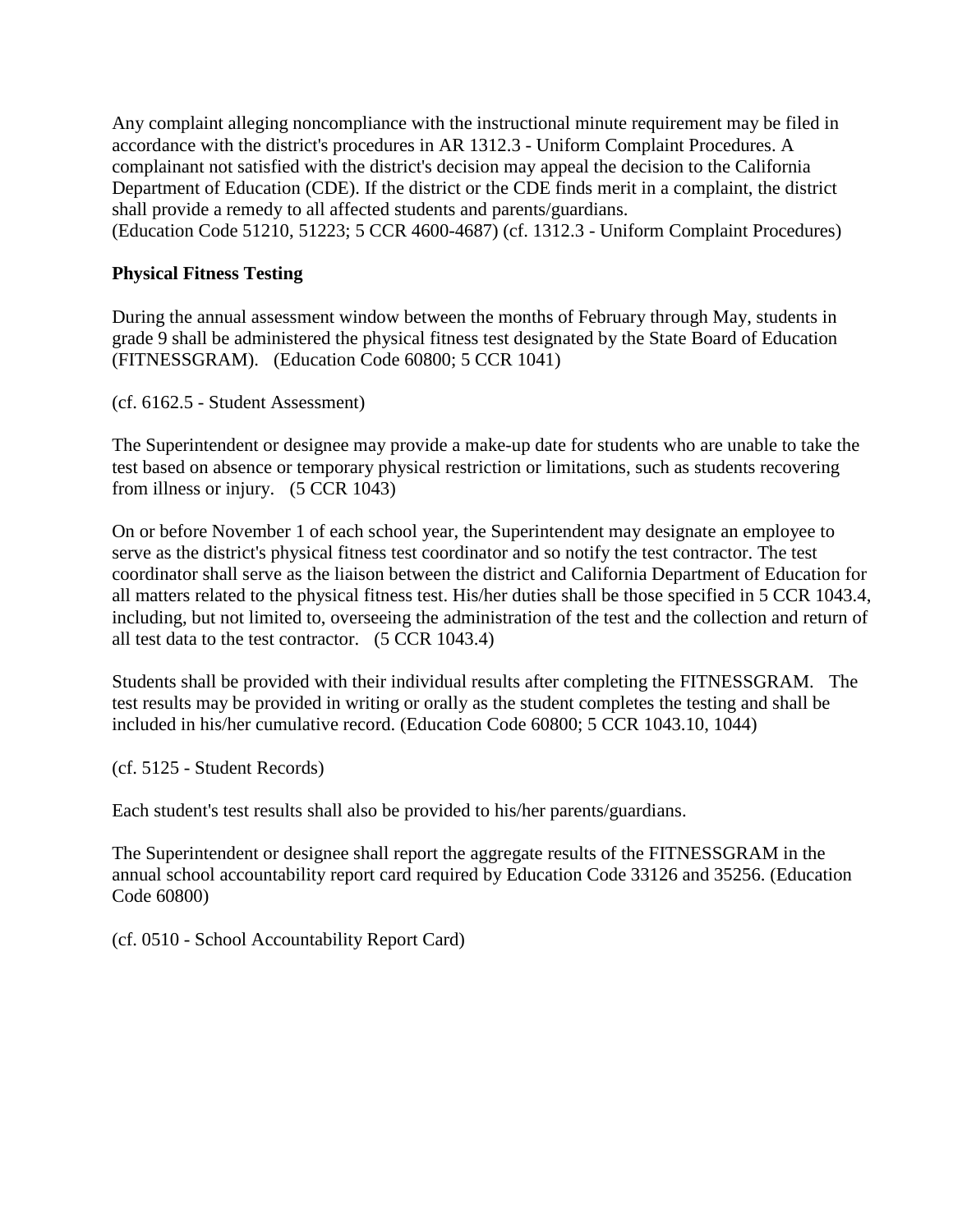# **Testing Variations**

All students may be administered the FITNESSGRAM with the following test variations: (5 CCR 1047)

- 1. Extra time within a testing day
- 2. Test directions that are simplified or clarified

All students may have the following test variations if they are regularly used in the classroom: (5 CCR 1047)

- 1. Audio amplification equipment
- 2. Separate testing for individual students provided that they are directly supervised by the test examiner
- 3. Manually Coded English or American Sign Language to present directions for test administration

Students with a physical disability and students who are physically unable to take all of the test shall undergo as much of the test as their physical condition will permit. (Education Code 60800; 5 CCR 1047)

Students with disabilities may be provided the following accommodations if specified in their individualized education program (IEP) or Section 504 plan: (5 CCR 1047)

- 1. Administration of the test at the most beneficial time of day to the student after consultation with the test contractor
- 2. Administration of the test by a test examiner to the student at home or in the hospital
- 3. Any other accommodation specified in the student's IEP or Section 504 plan for the physical fitness test

(cf. 6159 - Individualized Education Program)

(cf. 6164.6 - Identification and Education Under Section 504)

Identified English learners may be allowed the following additional test variations if regularly used in the classroom: (5 CCR 1048)

- 1. Separate testing with other English learners, provided that they are directly supervised by the test examiner
- 2. Test directions translated into their primary language, and the opportunity to ask clarifying questions about the test directions in their primary language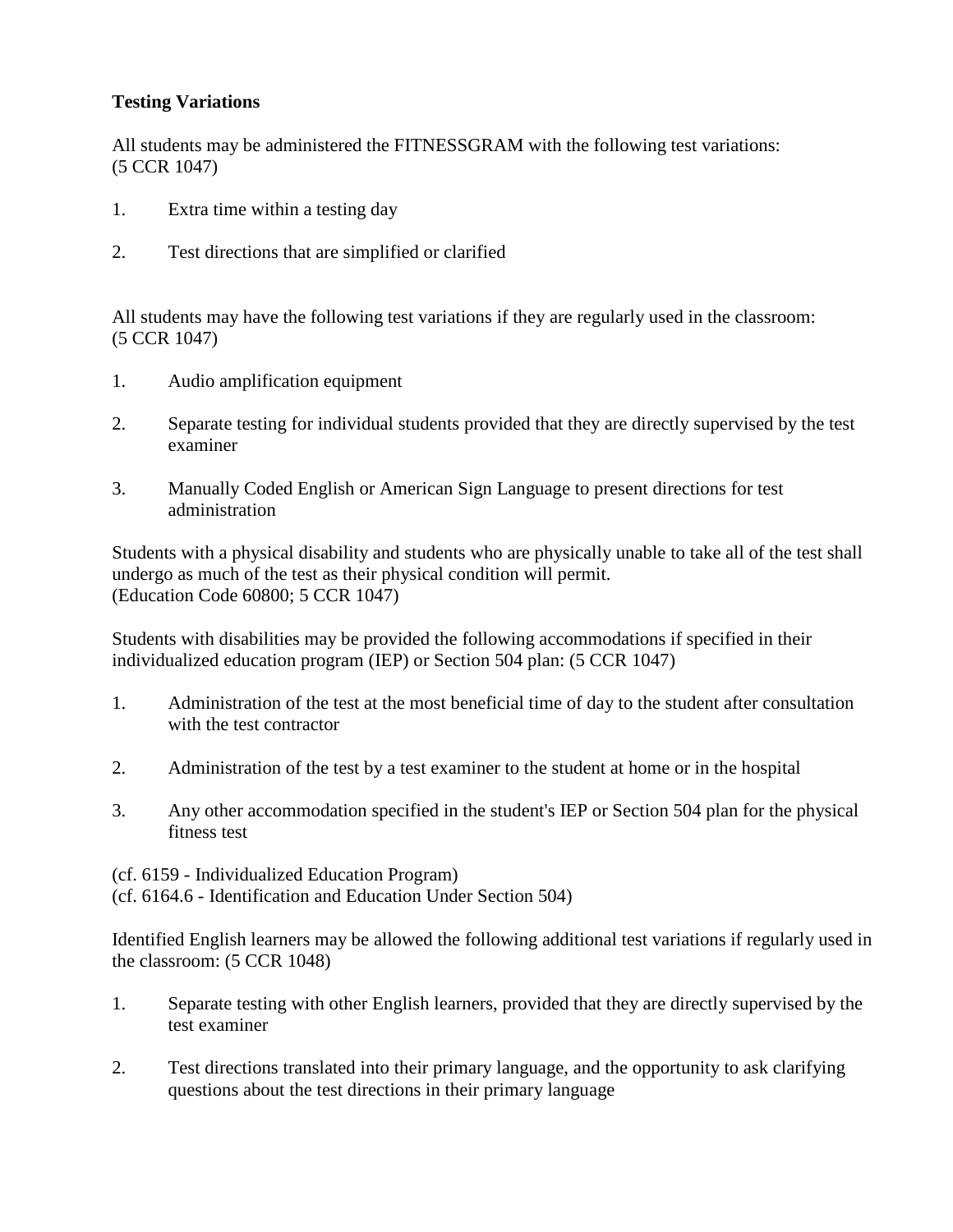#### **Physical Education Proficiency**

## A. Physical Education Graduation Requirement

1. 20 Credits in Physical Education are required to graduate

## B. Grade 9 Physical Education

- 1. All grade 9 students will be in a P.E. class
- 2. Marching Band P.E. (Fall only), Athletics, and ROTC are considered P.E. classes
- 3. All grade 9 students will take the California Physical Fitness Test in Spring of grade 9

## C. Grade 10 Physical Education

- 1. Students in grade 9 who pass 5 of 6 PFT assessments will have two terms of P.E. in grade 10 a. Marching Band P.E. (Fall only), Athletics, and ROTC are considered P.E. classes
- 2. Marching Band students who pass the PFT in grade 9 or the fall of grade 10 may take a music class in the Spring Term of grade 10
	- a. Spring Term Music courses including but not limited to Spring-Marching Band will not count as P.E. credit
- 3. Students that did not pass 5 of 6 PFT assessments in grade 9 will have two terms of P.E. in grade 10 a. Marching Band P.E. (Fall only), Athletics, and ROTC are considered P.E. classes
	- b. Students grade10 who have not yet passed 5 of 6 PFT assessments will retake the PFT assessments they have previously failed, in both Fall and Spring of grade 10

# D. Grade 11 Physical Education

- 1. Students who pass 5 of 6 PFT assessments and complete 20 credits of P.E. are exempted from P.E. in grade 11 under *CA Ed Code 51241(b)(1)*
- 2. Students in grade 10 who do not pass 5 of 6 PFT assessments will take P.E. in grade 11 a. Marching Band P.E. (Fall only), Athletics, and ROTC are considered P.E. classes
- 3. Students that did not pass 5 of 6 PFT assessments in grade 10 will retake the PFT assessments they have previously failed, in both Fall and Spring of grade 11 as necessary to pass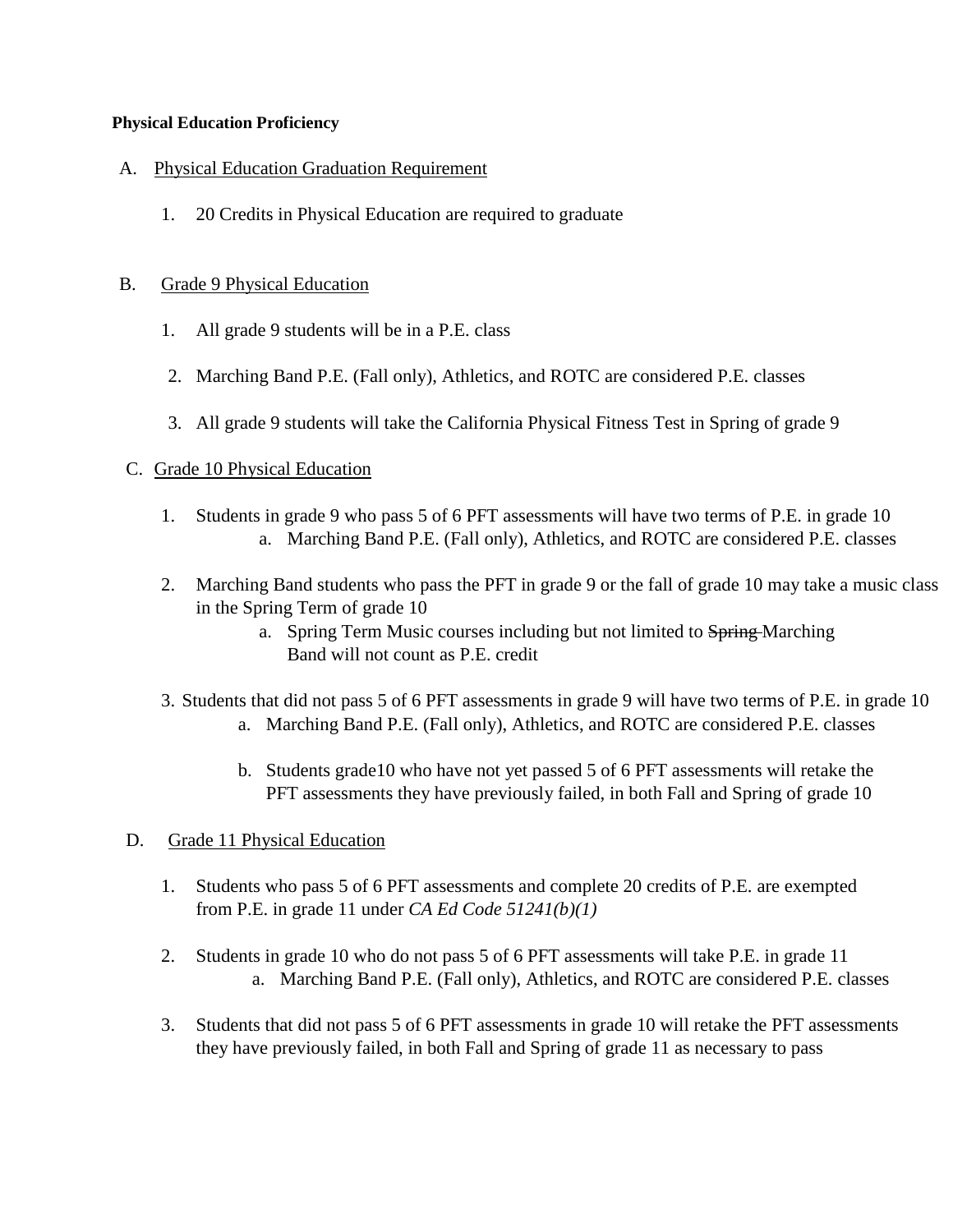- 4. Students in grade 11 who have not yet passed 5 of 6 assessments on the PFT may be exempted from taking P.E. under *CA Ed Code 51241 (c)(1)* if they are 16 years old with approval by the Principal or their designee and a review with signature by the P.E. Department Chair
- 5. Students in grade 11 who have who have not yet passed 5 of 6 assessments on the PFT cannot have a dismissal/off roll period and will be enrolled in a P.E. class unless exempted under *CA Ed Code 51241*
- 6. Students in grade 11 who have who have not yet passed 5 of 6 assessments on the PFT cannot have a service class unless they are also enrolled in a P.E. class unless exempted under *CA Ed Code 51241*
- 7. Students in grade 11 who pass 5 of 6 assessments on the PFT in the Fall of grade 11 are exempted from P.E. in the Spring of grade 11 under *CA Ed Code 51241(b)(1)*

## E. Grade 12 Physical Education

- 1. Students in Grade 12 are exempt from P.E. under *CA Ed Code 51241 (c)(1)*
- 2. Students in Grade 12 are encouraged to take P.E. courses as electives

# F. Medical Exemption

- 1. Students in grades 9 through 12 can be temporarily medically exempted from P.E. by a Medical Doctor or Mental Health professional under *CA Ed Code 51241 (a)(1)*
- 2. Students enrolled in P.E. who experience a temporary medical exemption from P.E. in the first four weeks of the P.E. course that is longer than two weeks in duration will be placed in another subject area course and will complete the required P.E. credits in the subsequent term.
- 3. Students enrolled in P.E. who experience a temporary medical exemption from P.E. that is longer than two weeks in duration in week four through the end of the current term will be placed in P.E. Independent Study until they are released from their medical exemption or until the end of the current term.
	- a. Students whose temporary medical exemption from P.E. lasts into the first four weeks of the subsequent term will be placed in another subject area course and will complete the required P.E. credits in the following term.